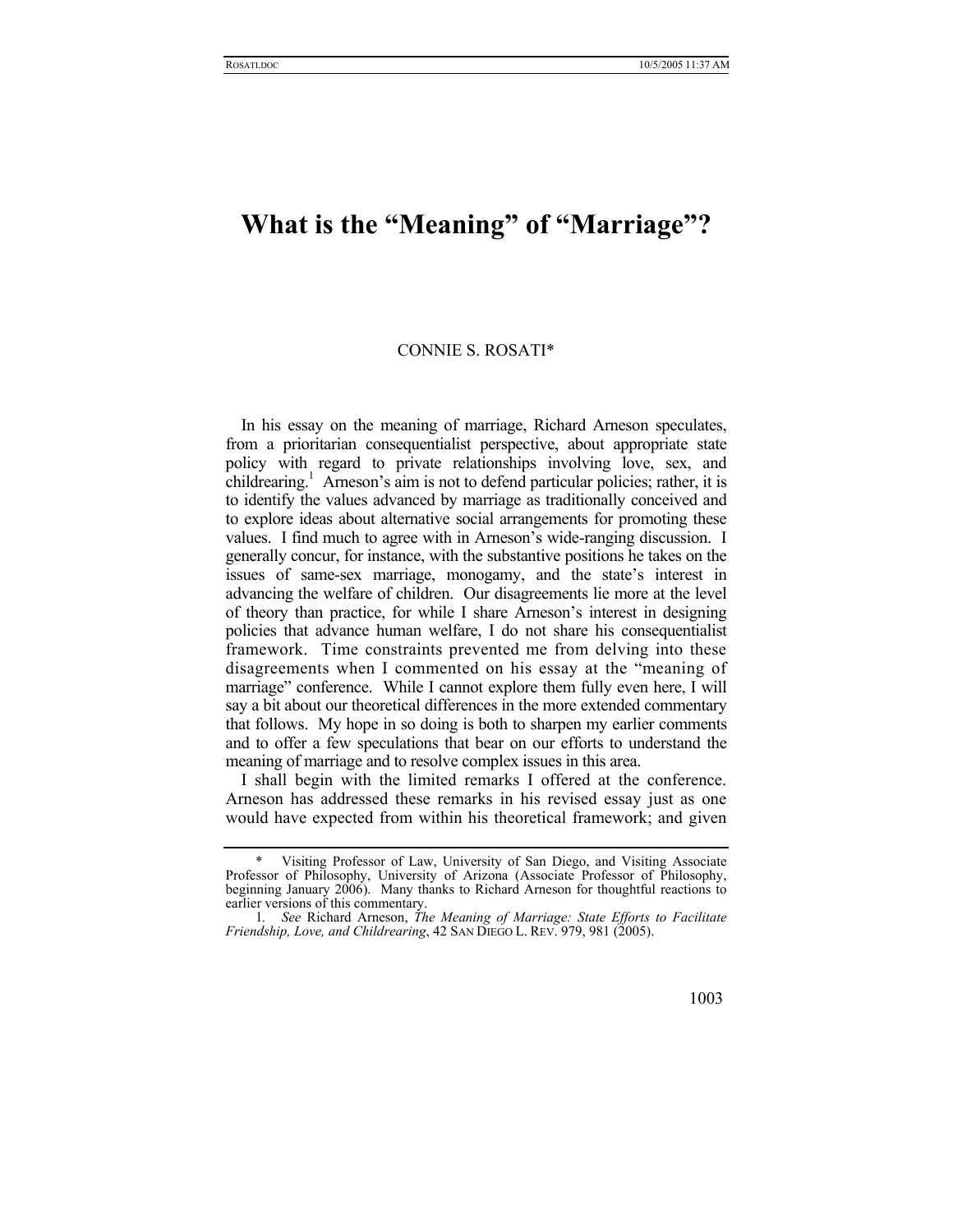his starting point, his reply strikes me as entirely reasonable.<sup>[2](#page-1-0)</sup> Still, it is the framework about which I have doubts, and it is these doubts which leave me unsatisfied, at least in certain respects, with his reply. My plan is to go beyond my earlier comments in two ways. First, I will offer a few, quite general reflections prompted by the conference papers and sessions. Second, I will use these reflections as an opening for presenting a different framework—a different understanding of the theoretical underpinnings of any appropriate state policies with respect to private relationships involving love, sex, and childrearing. Although I find this alternative framework the more appealing of the two, my aim is not to settle the issue of which to adopt in thinking about the meaning of marriage; rather, it is to expose what I worry may be missed by the framework Arneson employs. As already noted, I generally agree with Arneson's substantive positions, and our shared views could fairly be described as the opposite of conservative. Nevertheless, I hope to suggest how one might begin to vindicate conservative thinking, not about the proper form of marriage and family, but about the special, foundational role of marriage and family in social life.

#### I. ARNESON ON THE MEANING OF MARRIAGE

Arneson helpfully sets out two quite different normative approaches to the state's role in regulating the private affairs of love and childrearing. According to the Lockean natural rights approach, since consensual sexual relationships may produce children, and the children thus produced may negatively impact the rights of those who do not consent to bear the consequences of childrearing, even a "night watchman" state may legitimately see to it that children's minimal needs for care are met.<sup>3</sup> That is, even such a state has an interest is seeing to it that, in one way of another, people fulfill their obligations to see (minimally) to the well-being of any children they produce, preparing them for adult life. Beyond its interest in protecting the rights of those who have not consented to bear the

<span id="page-1-0"></span><sup>2.</sup> Arneson also sent me helpful written comments in response to an earlier version of this extended commentary. I have added a few qualifications in light of his remarks, and in a couple of places, I explicitly mention his reactions in footnotes, but the many insightful points he raises deserve a more detailed response than I can undertake to offer here. As his reactions make clear, the theoretical issues that seem to separate our approaches are enormously complex. I will cite to these written comments as "Comments from Richard Arneson, to Connie Rosati." When I mention Arneson's "reply" to my commentary, I will be referring not to these comments, but to the response he offers in the final version of his article.

<span id="page-1-1"></span><sup>3.</sup> As representative of the Lockean libertarian position, Arneson cites ROBERT NOZICK, ANARCHY, STATE, AND UTOPIA (1974). Arneson, *supra* note 1, at 979 n.1. *See also* JOHN LOCKE, THE SECOND TREATISE OF GOVERNMENT (Thomas P. Peardon ed., The Liberal Arts Press 1952) (1690).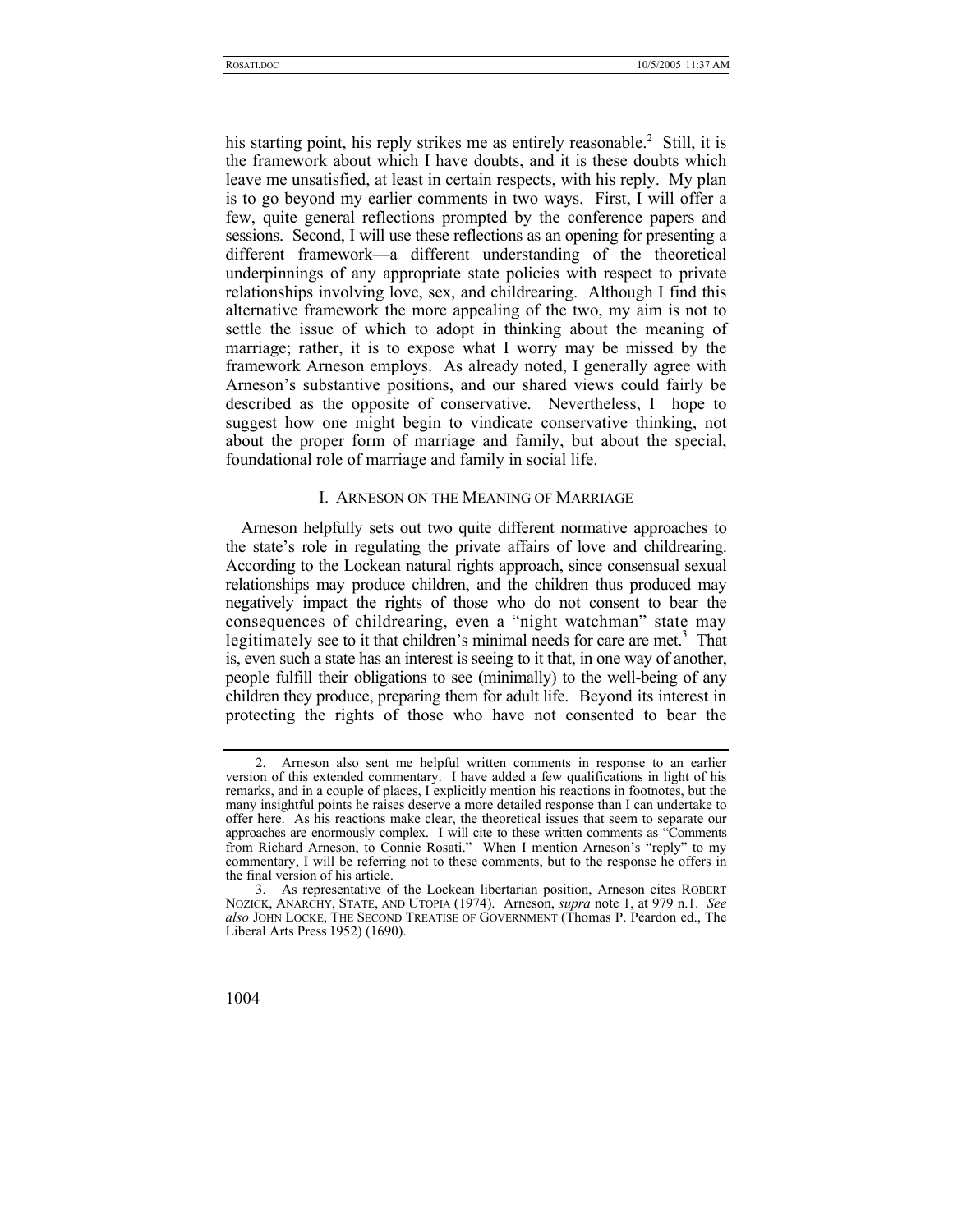possibly negative effects of childrearing, the Lockean approach considers the state to have no legitimate interest in restricting family life or regulating how people arrange their private relationships. In particular, the Lockean approach regards the state as having no legitimate role in coercing or restricting people for the sake of their own welfare. As Arneson puts it, "Lockean adults are perfectly at liberty to enter into less than optimal or even self-destructive marital arrangements if they choose.["4](#page-2-0)

In contrast, Arneson favors an approach in which the normative standard that governs state regulation of family, love, and childrearing is given by prioritarian consequentialism. As Arneson explains it, the prioritarian tells us that the state's policies toward childrearing and personal relationships ought to be selected on the basis of what will produce the best outcome in terms of people's welfare, with a "thumb on the scale" for those who are worse off. The prioritarian "assigns greater moral value to obtaining well-being gains for people, the worse off they would be without those gains."<sup>5</sup>

Arneson observes that welfare is enhanced by good childrearing practices—being well brought up increases a person's lifelong well-being. It is also enhanced, he notes, by engaging in pleasurable casual sex. Arneson comments, in passing, that if humans were capable only of such low-level intimacy, then the state ought to promote "both the frequency and the quality of [casual sexual] encounters.["6](#page-2-2) Just what he envisions is not entirely clear, though I confess that his remarks brought to mind the scene in which Woody Allen's *Sleeper* character has his first happy encounter with the state-issue "orgasmatron."<sup>[7](#page-2-3)</sup> We need not investigate the matter further, however, for as it happens, humans are capable of, and benefit far more from, something that goes well beyond casual sexual flings, namely, committed sexual friendships, or "CSFs"—relationships marked not only by sexual intimacy but by close friendship and shared

<sup>7.</sup> SLEEPER (United Artists 1973). In response to my mention of Allen's film, Arneson observes that when a person "properly seeks simple pleasures, there is no reason to eschew any useful technology." Comments from Richard Arneson, to Connie Rosati 1 (2005) (on file with the San Diego Law Review). I assume, however, that Arneson would accept some such qualification as "except when the use of that technology seriously risks impairing a person's ability to pursue more beneficial sources of satisfaction."



<span id="page-2-0"></span><sup>4.</sup> Arneson, *supra* note 1, at 981.

<span id="page-2-1"></span><sup>5.</sup> *Id.* at 984.

<span id="page-2-3"></span><span id="page-2-2"></span><sup>6.</sup> *Id.* at 983.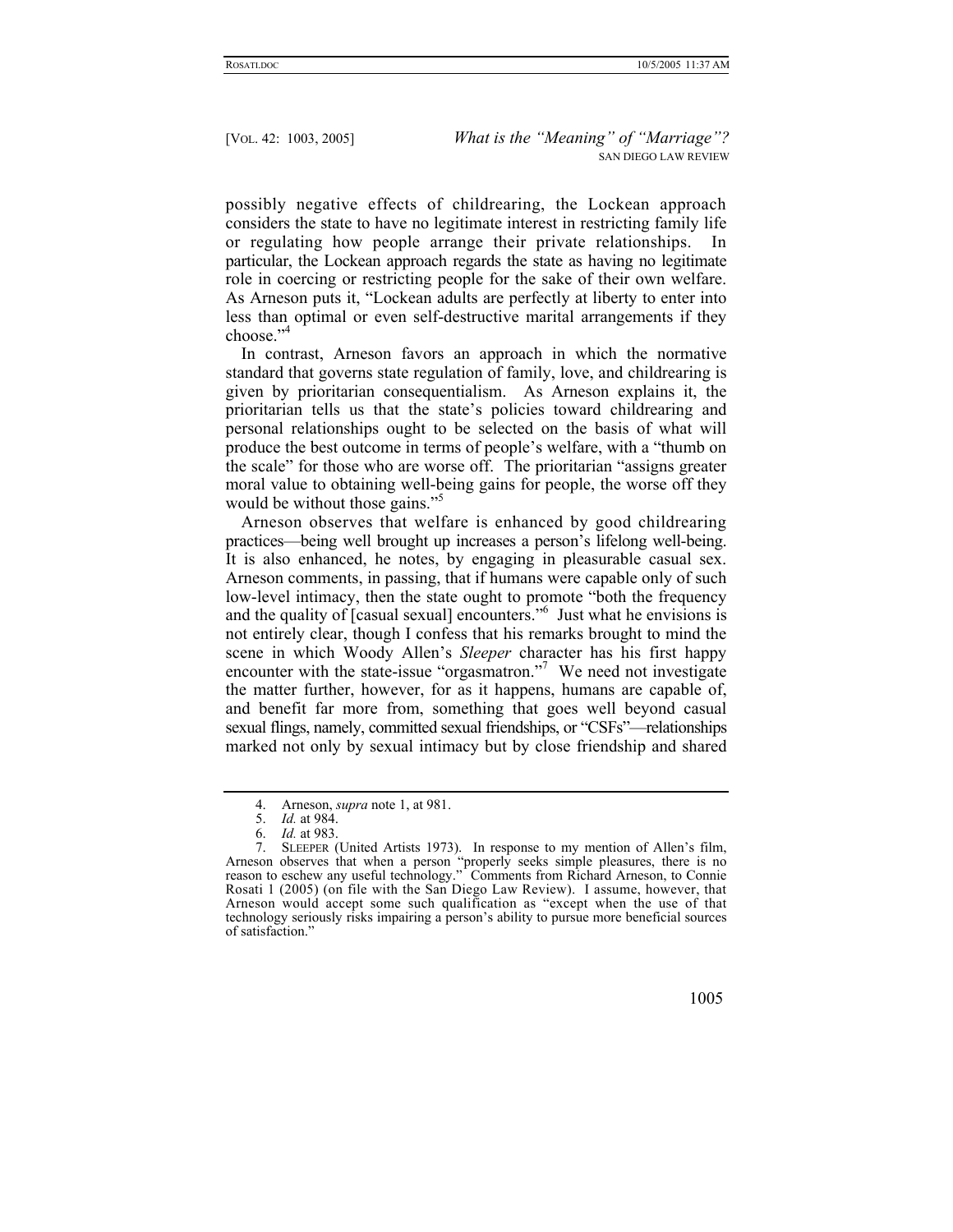life projects, which may, but need not, include childrearing. Accordingly, the state should promote both good childrearing and CSFs; it not only legitimately *may* but *ought* to regulate each in the interest of advancing welfare. Arneson suggests that at least the following three considerations should figure in the determination of appropriate state policy: (1) the state's "legitimate interest in promoting good childrearing to boost people's lifetime expected well-being," (2) its interest in "promoting CSF[s] to boost people's lifetime expected well-being," and (3) its interest in promoting social arrangements that bring us closer to a world in which the average well-being level of men and women is roughly the same.<sup>[8](#page-3-0)</sup>

Having emphasized the state's legitimate role in promoting welfare, and having identified the corresponding considerations that must govern state regulation of love and childrearing, Arneson goes on to raise a host of questions about appropriate social policies. As our experience with the great utilitarians, Jeremy Bentham and John Stuart Mill, has brought us to expect—and as Arneson ably demonstrates—once one adopts a consequentialist perspective, the social world never looks quite the same.<sup>9</sup> The question of the proper shape of social institutions becomes wide open—up for grabs and re-envisioning, constrained only by considerations of welfare and by such contingencies as our empirical investigations may reveal. Traditional institutions and practices have no intrinsic normative weight. That is to say, institutions and practices have no per se authority simply because they are traditional. Of course, the fact that they are longstanding and the source of expectations and reliance will partly determine the consequences of either retaining or altering them; and their consequences will make them relevant to consequentialist planning. But then any normative force they may possess must derive from whatever contingent role they happen to play in advancing welfare.

The state has long advanced welfare by bundling childrearing and CSFs in one social institution, that of traditional marriage. As Arneson observes, however, one can ask whether childrearing and CSFs are best

<span id="page-3-1"></span><span id="page-3-0"></span><sup>8.</sup> Arneson, *supra* note 1, at 984.<br>9. See e.g. JEREMY BENTHAM A

<sup>9</sup>*. See, e.g*, JEREMY BENTHAM, AN INTRODUCTION TO THE PRINCIPLES OF MORALS AND LEGISLATION (J.H. Burns & H.L.A. Hart eds., Meuthen & Co. 1970) (1789); JOHN STUART MILL, THE SUBJECTION OF WOMEN, *in* THREE ESSAYS 425 (2d ed., Frederick A. Stokes Co. 1911) (1869). In our time, the utilitarian best known for drawing out what some find the rather startling implications of utilitarianism is Peter Singer. *See* PETER SINGER, RETHINKING LIFE  $&$  DEATH (1994). Singer's qualified support for such policies as the availability of euthanasia in cases of severe birth defects has brought him not only the derision of disability activists, who mistake his position for advocacy of genocide or eugenics, but death threats. *See* Claudette Vaughan, *Is This a Dangerous Philosopher? The Peter Singer Interview*, VEGAN VOICE MAG. (Australia), Feb. 2002, at 7–10, *available at* http://www.animal-lib.org.au/more\_interviews/singer; Harriet McBryde Johnson, *Unspeakable Conversations or How I Spent One Day as a Token Cripple at Princeton University*, N.Y. TIMES MAG, Feb. 16, 2003, at 50.

<sup>1006</sup>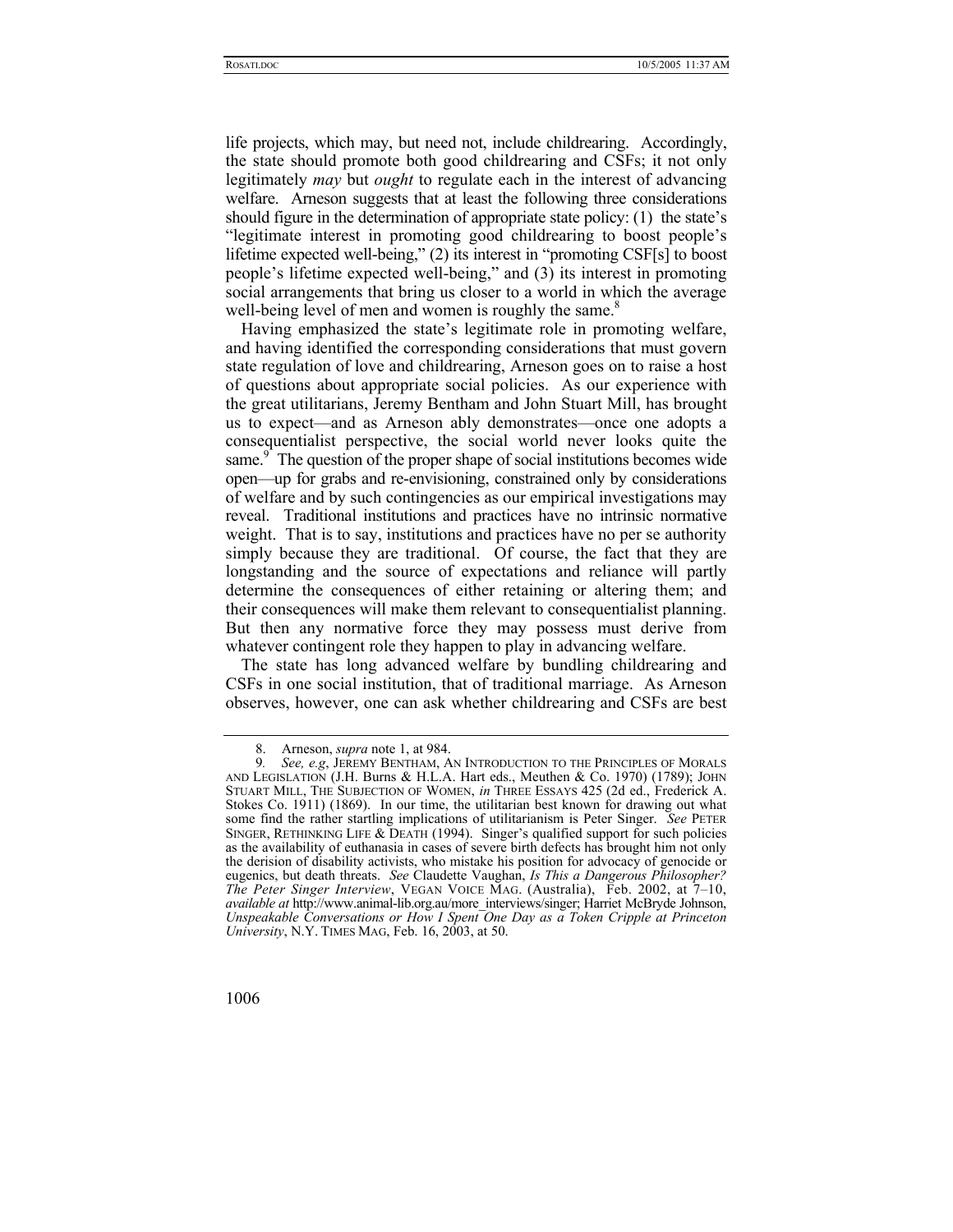promoted by their being bundled in this way. One can ask whether traditional marriage—that is, legally regulated, opposite sex, two person marriage—is, in all cases, the best vehicle for promoting either or both. Our efforts to answer these questions would properly depend, at least in large part, on careful empirical investigation.<sup>10</sup>

As already indicated, I am not inclined to defend state regulation of childrearing and intimate relationships on purely consequentialist grounds. Still, it is worth emphasizing the significant virtues of Arneson's own consequentialist approach. Perhaps chief among them is the sheer light it brings, for it helps to expose key issues often missed in public debates about marriage—about whether it should be harder or easier to enter and exit marriage, and about who should be permitted to enter it in the first place. As his approach makes clear, we need to distinguish the "meaning" of marriage as an institution the state has an interest in recognizing and regulating, from the "meaning" of marriage as supplied by religious institutions or other civil associations. Having made this distinction, we can begin to investigate which of the underlying values promoted by traditional marriage the state has any legitimate role in advancing. We can also begin to consider whether traditional marriage or some alternative marital and childrearing arrangements might best promote those values.

Certain concerns that one might have about Arneson's approach and his substantive suggestions can be addressed relatively easily. One might wonder, for example, whether his approach sufficiently respects the importance to many people's identities of biological relationships which may be upset when CSFs and childrearing are not bundled. One might also wonder whether Arneson's approach takes sufficiently seriously the importance of the accumulated wisdom that underlies traditional social institutions, and so the importance of going slowly when it comes to altering arrangements which appear to have long

<span id="page-4-0"></span><sup>10.</sup> It would depend as well on our theory of welfare. Arneson takes no position on the nature of well-being in his essay, taking for granted wide agreement about "what is desirable and worthwhile." Arneson, *supra* note 1, at 982. While this strategy is generally fair, for reasons I hope will become clear later, which theory of welfare we adopt makes a larger difference than Arneson seems to allow. It matters not only to how we come out substantively on the question of which institutional arrangements and social policies to favor; it also matters to our choice of framework for addressing that question. It matters in this way because some conceptions of welfare may contain peculiarly nonconsequentialist elements.

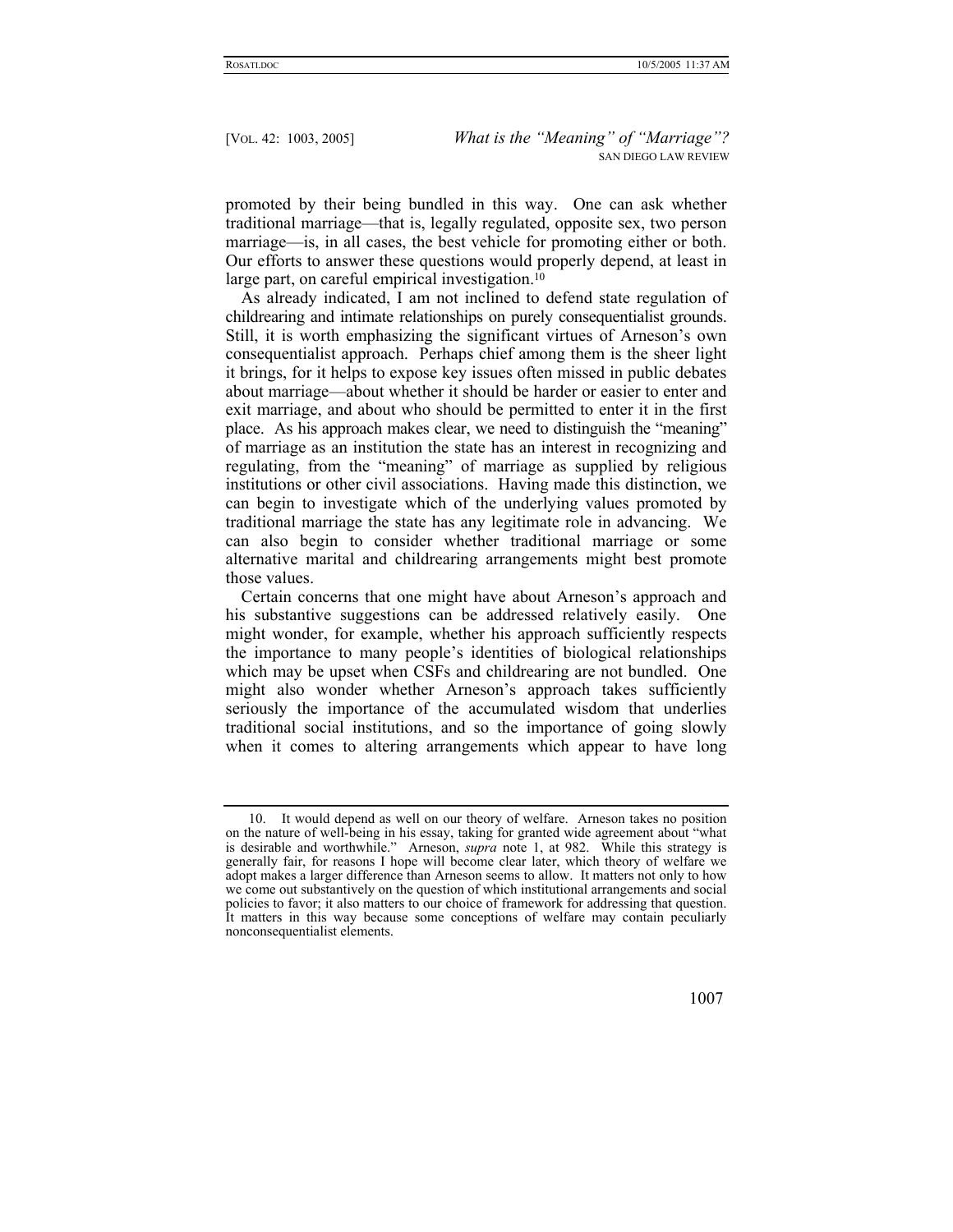served important human purposes reasonably well.<sup>11</sup> In particular, one might stress that we ought to go very slowly when it comes to further eroding an institution so critical to the welfare of children and, thereby, to social structure and stability. But the consequentialism Arneson favors will surely give due regard to these matters, at least insofar as they bear on welfare, if the facts are as those who might raise these points would seem to believe.

A different concern begins to move us closer to those more theoretical disagreements which I tabled for purposes of the conference. As I expressed it during the session on Arneson's paper, one might wonder whether his approach permits him to engage fully with those who do not share his views of sexuality, love, and childrearing—those who do not think casual, harmless sex acts are "good per se," who would not hail the advent of the orgasmatron, who fear any unbundling of marriage and childrearing.<sup>[12](#page-5-1)</sup>

The moral philosopher R.M. Hare famously observed that people have not only interests but ideals, which they do not see as a mere matter of their welfare or preference and which they may be prepared to advance even when doing so conflicts with their welfare.<sup>13</sup> Hare struggled to reconcile the role of ideals with his own utilitarianism. In the end, he seems to have wanted to treat a person's attachment to an ideal as just another interest which might or might not be outweighed in the utilitarian calculus that takes place in what he called level-two or "critical" moral thinking.<sup>14</sup> But not all moral philosophers, not even all of those within the utilitarian camp, have been so quick to abandon ideals as expressing values distinct from welfare.<sup>[15](#page-5-4)</sup>

<span id="page-5-3"></span><span id="page-5-2"></span>13*. See* R.M. HARE, FREEDOM AND REASON 137–85 (1963).

<span id="page-5-0"></span><sup>11.</sup> For an example of the sort of conservative view that underlies this worry, see JONATHAN RAUCH, GAY MARRIAGE: WHY IT IS GOOD FOR GAYS, GOOD FOR STRAIGHTS, AND GOOD FOR AMERICA 159–71 (2004) (distinguishing and evaluating two versions of Hayekianism and arguing that the milder, more plausible form does not count against gay marriage). *See also* Amy L. Wax, *The Conservative's Dilemma: Traditional Institutions, Social Change, and Same-Sex Marriage*, 42 SAN DIEGO L. REV. 1059 (2005).

<span id="page-5-1"></span><sup>12.</sup> Arneson has rightly insisted that many people who disagree deeply can nevertheless fruitfully discuss issues by, say, adopting the other's perspective for argument's sake and then challenging that very perspective. I never meant to deny this, but my earlier, too brief comments failed to make my point clear. As I would now express it, my point is that Arneson's approach may prevent him from engaging fully with those who do not share his views insofar as it leads him, as explained in the next section, to miss what may be correct in their position.

<sup>14</sup>*. See* R.M. HARE, MORAL THINKING: ITS LEVELS, METHOD, AND POINT §§ 10.1, 10.4–10.7 (1981).

<span id="page-5-4"></span><sup>15.</sup> Indeed, some utilitarians and perfectionists think the fundamental evaluative category is good, not welfare. *See, e.g*., GEORGE EDWARD MOORE, PRINCIPIA ETHICA ¶¶ 110–35 (1903); Donald H. Regan, *Why am I My Brother's Keeper?*, *in* REASON AND

<sup>1008</sup>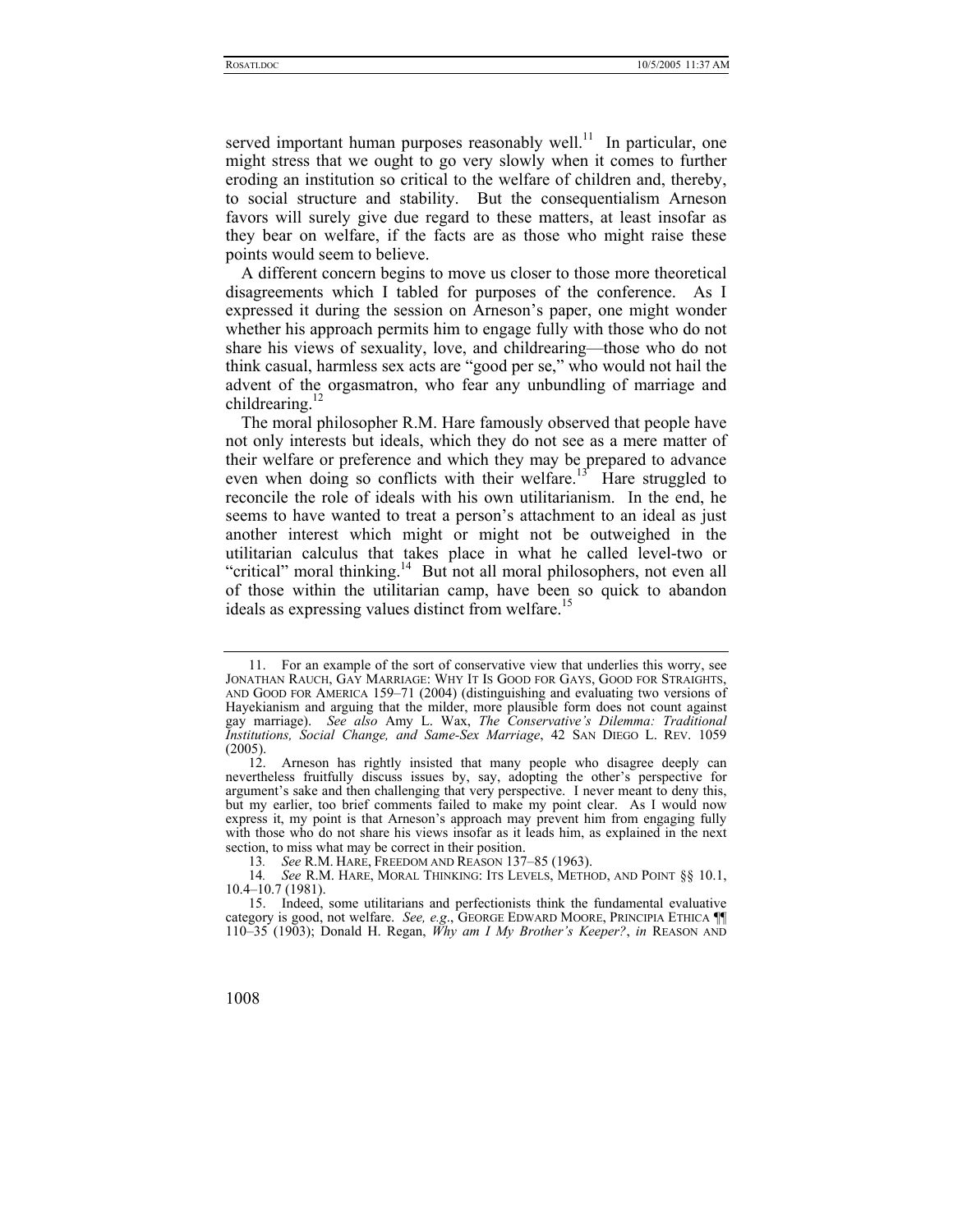I suggest that those on the other side of the current marriage debate may be seen as holding a certain ideal of love and family life. That ideal is of the traditional, nuclear family, with enduring, romantic love between a man and a woman together with childrearing.<sup>16</sup> No doubt those who hold this ideal also think that adhering to it—matching one's life to it—also enhances individual welfare. But that need not be their primary reason for embracing it. The ideal stands in need of both further articulation and solid grounding, of course. One would like to know precisely why it is an ideal—something *normative*. The important point, however, is that the ideal might be thought to express a value not reducible to whatever impact adhering to it may have on individual well-being. The question then naturally arises whether the state has a legitimate interest in promoting a value or ideal apart from its impact on people's welfare. I believe, and will argue later, that it does, though it is a value or ideal at best imperfectly expressed by the ideal of the traditional nuclear family. Or, to put the point more precisely, the traditional nuclear family is but one context for realizing the nonwelfarist value that the state has a legitimate interest in promoting.

Notice that the appeal to ideals is captured by neither the Lockean nor the consequentialist approaches that Arneson sketches, at least not as something of independent normative weight. And yet it seems that those who describe themselves as concerned with the protection of traditional marriage—those who express dismay about Las Vegas wedding chapels and Caribbean quickie divorces, who express grave concern that permitting same-sex marriage will erode traditional marriage—may regard themselves not as mere defenders of tradition but as advocates for an ideal that merits our deepest concern and our steadiest support. They may insist, moreover, that if a democratic society chooses to uphold such an ideal, that is enough to justify the state in its promotion.<sup>[17](#page-6-1)</sup>

VALUE: THEMES FROM THE MORAL PHILOSOPHY OF JOSEPH RAZ 202 (R. Jay Wallace et al. eds., 2004); Thomas Hurka, *'Good' and 'Good For*,*'* 96 MIND 71, 71–73 (1987).

<span id="page-6-0"></span><sup>16.</sup> For a bit of evidence that such an ideal lies behind the views of some contemporary opponents of same-sex marriage, see Christopher Wolfe, *Why the Federal Marriage Amendment is Necessary*, 42 SAN DIEGO L. REV. 895, 916–21 (2005). For helpful examination of the limitations of conservative arguments against same-sex marriage, see RICHARD H. DEES, TRUST AND TOLERATION 120-44 (2004).

<span id="page-6-1"></span><sup>17.</sup> Moving beyond ideals, those who think certain forms of sexual conduct and certain forms of interpersonal relationships are intrinsically immoral—same-sex or polygamous arrangements—will reject the consequentialist picture Arneson favors. Wolfe evidently takes such a view. *See* Wolfe, *supra* note 16, at 897–98.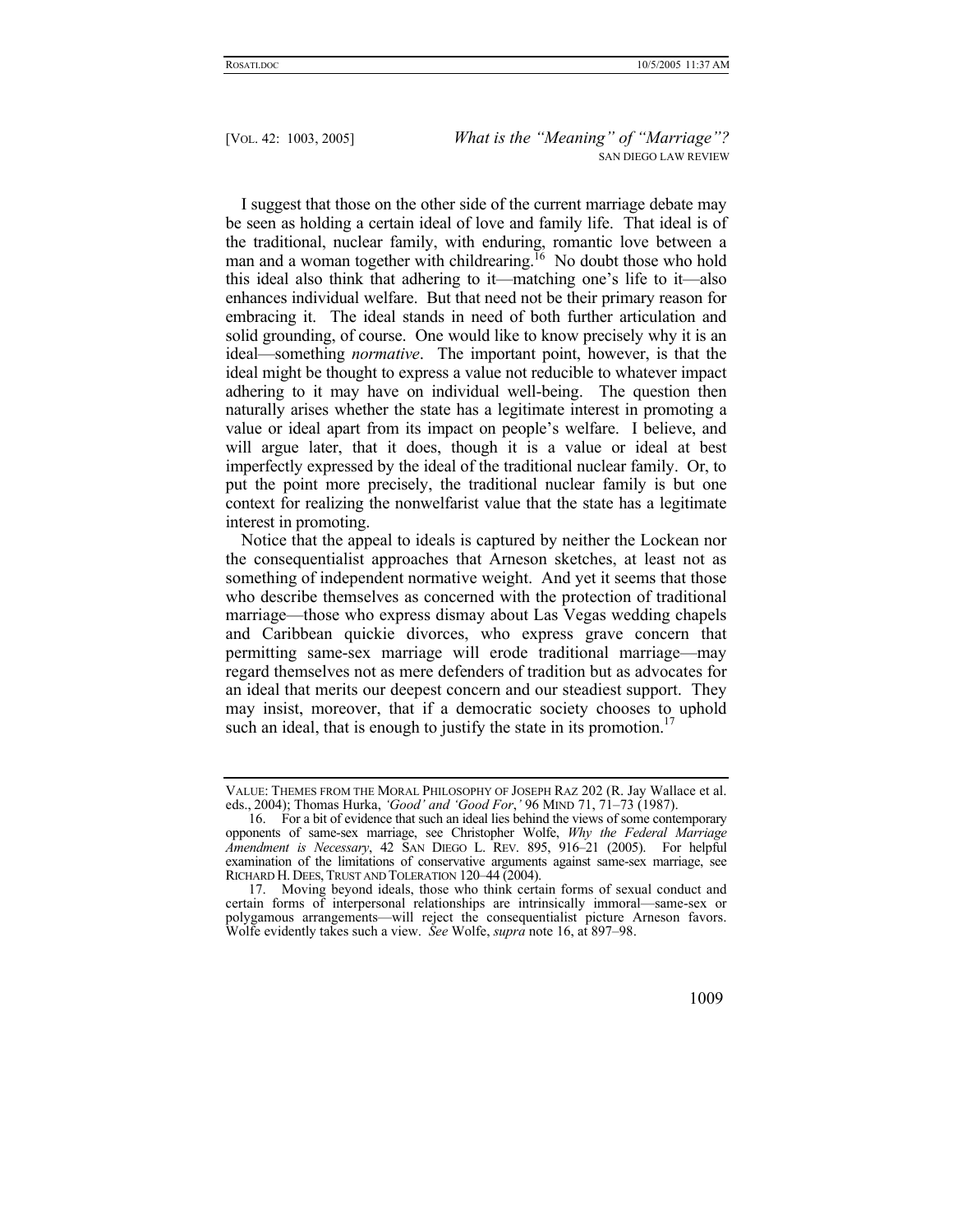I suspect that Arneson, like me, would be inclined to say that the proper approach to state regulation of marital and childrearing arrangements will leave people largely free to hold their ideals and adhere to them with like-minded people.<sup>18</sup> But of course, those who embrace the ideal of traditional marriage worry about its fragility in an environment in which it receives no special sanction and support. Preserving that ideal need not require that society withhold its recognition from marital arrangements that depart in one way or another from traditional marriage. Perhaps, as a number of conservatives have argued, permitting same-sex marriages would enhance rather than erode the ideal, or at least what is truly essential to it.<sup>19</sup> But we cannot hope to preserve the ideal of traditional marriage, or whatever genuine value it may imperfectly reflect, without proper recognition of what may be at stake, and what may be at stake is the thing that I worry may be obscured by the prioritarian approach.

In response to my comments, Arneson fairly notes that the theoretical issues that divide welfare consequentialists from believers in nonwelfarist ideals go far beyond what he could possibly attempt to address, and he reasonably questions the precise relation ideals stand in to welfare.<sup>20</sup> To the extent that ideals ultimately have normative force, they may have it only insofar as they form an integral part of our welfare or insofar as they may be instrumental to our leading flourishing lives. Arneson rightly observes that "the nature and depth of the disagreement between one who holds that some values are impersonal and do not reduce to well-being gains and losses and one who denies the existence of such values depend on the consequentialist's understanding of well-being."<sup>21</sup> But the disagreement does not depend on that alone, and it is precisely this that prioritarian consequentialism may lead us to miss.<sup>22</sup> The difficulty, I will be suggesting, is not, as Arneson remarks, that the emphasis on well-being may "seem crass from some ideal-based perspectives.["23](#page-7-5) Rather, there is something to the conservative idea that the

<span id="page-7-0"></span><sup>18.</sup> Allowing people to hold ideals and adhere to them obviously does not require the state to put its imprimatur on them or to provide their adherents with the benefits that currently accompany marriage. For example, the state might withhold the benefits of marriage from those who have children and maintain relationships with multiple partners; the state might even decide to withdraw all benefits from traditional marriage and, indeed, to get out of the marriage business altogether.

<span id="page-7-1"></span><sup>19</sup>*. See, e.g.*, Andrew Sullivan, *Here Comes the Groom: A (Conservative) Case for Gay Marriage*, THE NEW REPUBLIC, Aug. 28, 1989, at 20; RAUCH, *supra* note 11, at 11–54 (discussing which of the ideas associated with traditional marriage is really essential to marriage).

<span id="page-7-2"></span><sup>20.</sup> Arneson, *supra* note 1, at 995.

<span id="page-7-4"></span><span id="page-7-3"></span><sup>21.</sup> *Id.*

<sup>22.</sup> I say *may*, because, as I point out at the end of this essay, just what theoretical commitments a consequentialist may take on board is itself a large theoretical issue.

<span id="page-7-5"></span><sup>23.</sup> Arneson, *supra* note 1, at 995.

<sup>1010</sup>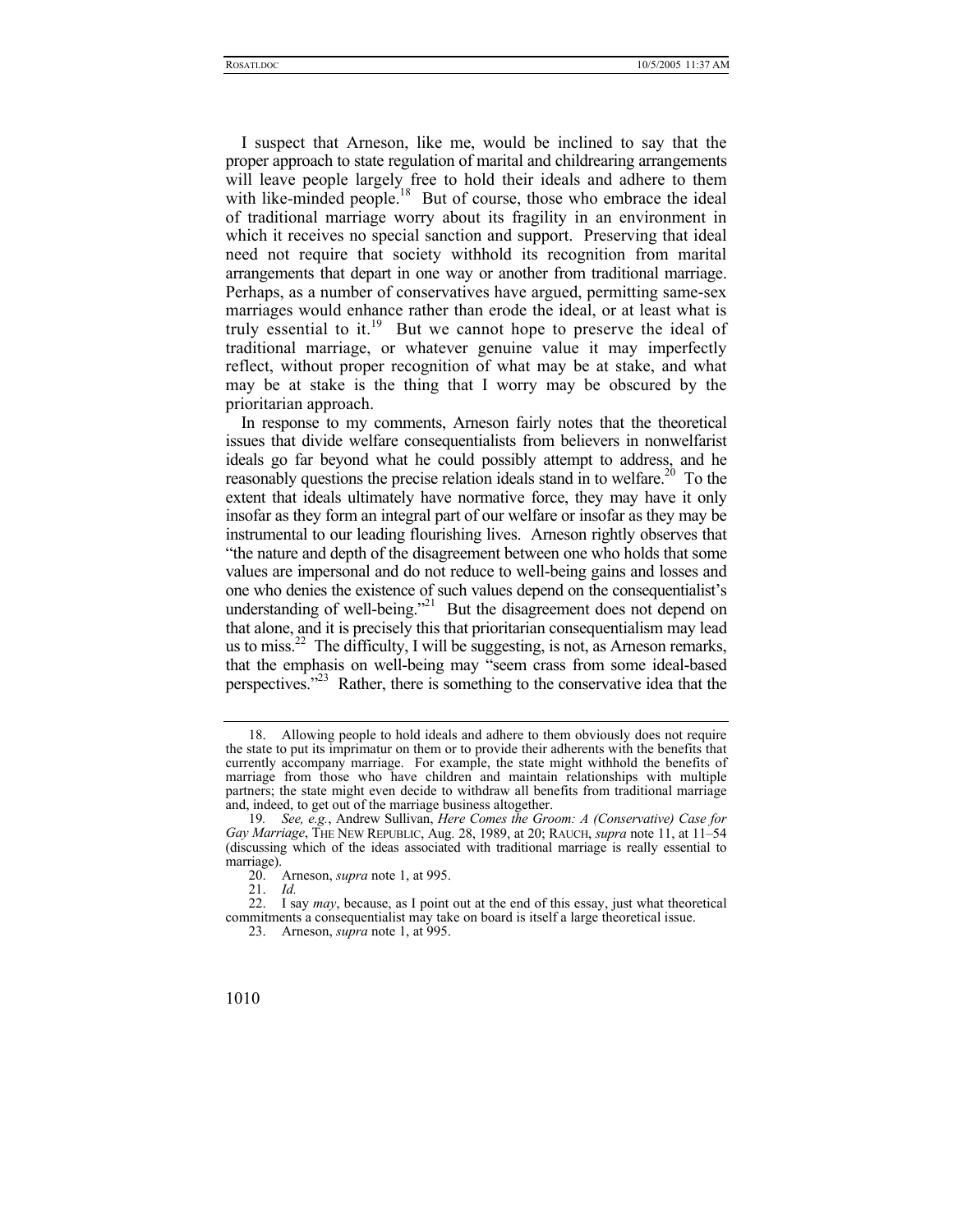state has a legitimate interest in advancing some values regardless of whether they are reducible to welfare, and so there is also something to the conservative's apparent insistence that the meaning of marriage is not exhausted by its impact on welfare.<sup>24</sup>

## II. MARRIAGE AND MEANING

Whether or not one views traditional marriage as an ideal, it is worth reflecting on why those who do might reasonably find it especially normative. Much has already been written about what marriage achieves such that society has a serious interest in its preservation. For example, Jonathan Rauch, in his defense of gay marriage, convincingly emphasizes the importance to society of marriage, as a social and legal institution, insofar as it helps to settle the young, especially young men, and provides for reliable, mutual caretaking by adults.<sup>25</sup> My sense, however, is that if we emphasize only such effects of marriage, important though they are, we will fail to get to the heart of the matter; we will not yet have gained full insight into whatever special normative significance marriage might have. Though I have indicated my interest in trying to vindicate the conservative idea that marriage and family have a foundational role in social life, in what follows, I will not attempt to track how conservatives understand this idea or to consider why they hold it. Rather, I want to engage in some speculations of my own. The emphasis here is on the word "speculations" for I offer mere hypotheses, broad conjectures that must still be tested by analysis and argument of a sort I cannot undertake to offer here. My suggestion will be that although we ought not to adopt the view of traditional marriage as itself an ideal, we ought to embrace a different yet closely related ideal or value, and this value may indeed serve to underwrite the importance

<span id="page-8-1"></span><sup>25</sup>*. See* RAUCH, *supra* note 11, at 18–19. Rauch observes that settling the young, especially young men, is critical to social stability, as unmarried men are far more likely to be involved in antisocial behavior. As for how same-sex marriage ought to come about, Rauch defends a state-by-state, federalist approach. RAUCH, *supra* note 11, at 172–91. For an opposing view, see EVAN GERSTMANN, SAME-SEX MARRIAGE AND THE CONSTITUTION (2004) (arguing in support of Supreme Court recognition of same-sex marriage). *See generally* SAME-SEX MARRIAGE: PRO AND CON (Andrew Sullivan ed., 1997) (containing essays expressing a variety of views about same-sex marriage).



<span id="page-8-0"></span><sup>24.</sup> I should mention that I use such expressions as "the conservative idea" and "the conservative's apparent insistence" with some misgivings. I am suspicious of the label "conservative," because those who willingly apply it to themselves and their own views seem to hold more varied theoretical and practical positions than the label would  $\frac{\text{imply}}{25}$ .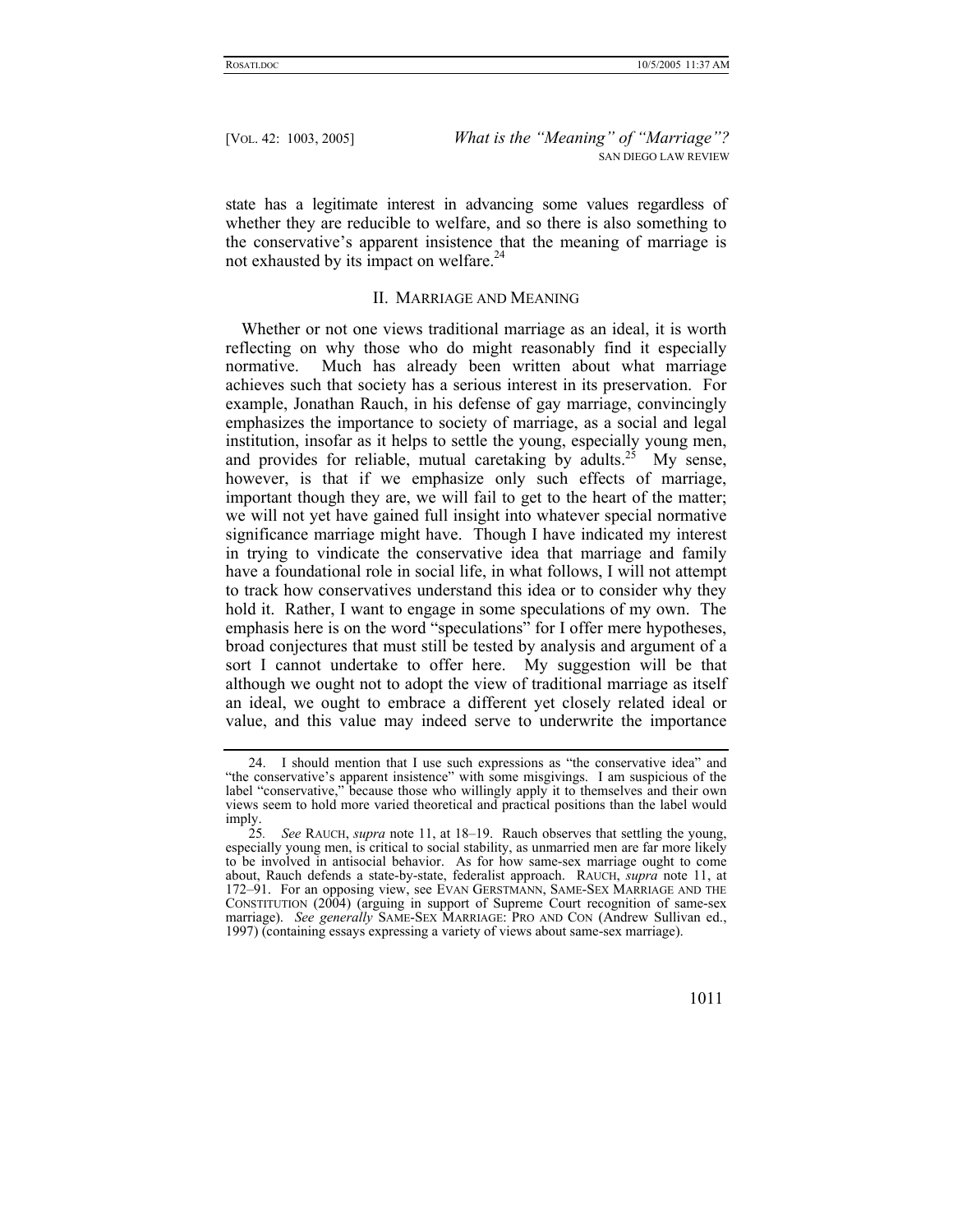marriage has seemed to many to have. Before presenting my speculations, however, let me offer a few thoughts prompted by the sessions and the many conversations that took place at the meaning of marriage conference.

In reflecting on the conference I was most struck by two related things. The first was the variety of takes participants had on the theme of the conference. Participants responded to the theme of the "meaning of marriage" by exploring a range of topics, including the implications of empirical research into the sundry effects of marriage as a social institution and the relative merits of conservative and liberal views about same-sex marriage. They advanced views about appropriate social and legal methodology for thinking about questions relating to marriage, sex, and childrearing and challenged the expertise of lawyers to speak to these questions. Participants' wide-ranging treatments were no doubt prompted by the expansive questions raised in the letter of invitation for the conference, as well as by differences in their research methods and interests.<sup>26</sup> Still, I would have liked to hear more explanation of why each participant approached the theme as he or she did.

I was perhaps even more struck, though, by how little seemed to be asked or addressed in the way of conceptual questions. Not only did conferees leave largely unexplored what the question of the "meaning of marriage" might concern, but they largely assumed a shared understanding of what marriage is. $27 \text{ I make these observations not to imply any criticism.}$ Conferees explored the issues posed for the conference in very fruitful ways. But I was left wondering whether the inattention to more conceptual questions forestalled a deeper exploration of the underlying normative issues. I believe these issues sorely need exploration if we are to make further progress in contemporary debates about marriage and childrearing. I therefore want to offer some preliminary thoughts about the theme of the conference and the concept of a marriage.

The question "*What is the meaning of marriage?*" naturally invites at least two distinct inquiries. The first concerns the nature of *marriage*. Just what is a marriage—what is the nature of the thing about whose meaning we inquire? The second concerns marriage's *meaning*. Just what is an inquiry into something's "meaning," and given the nature of such an inquiry, what might we say about the meaning of marriage in particular? I am most interested in the second inquiry, and I return to it shortly. I want to begin, however, by offering some thoughts about the first inquiry.

<span id="page-9-0"></span><sup>26.</sup> Brian Bix makes note of these questions in his essay, *Everything I Know About Marriage I Learned from Law Professors*, 42 SAN DIEGO L. REV. 823, 825 (2005).

<span id="page-9-1"></span><sup>27</sup>*. But see id.* at 826–27. Bix briefly discusses the question of how marriage is to be defined, though that is not precisely the same as the question of what marriage *is.*

<sup>1012</sup>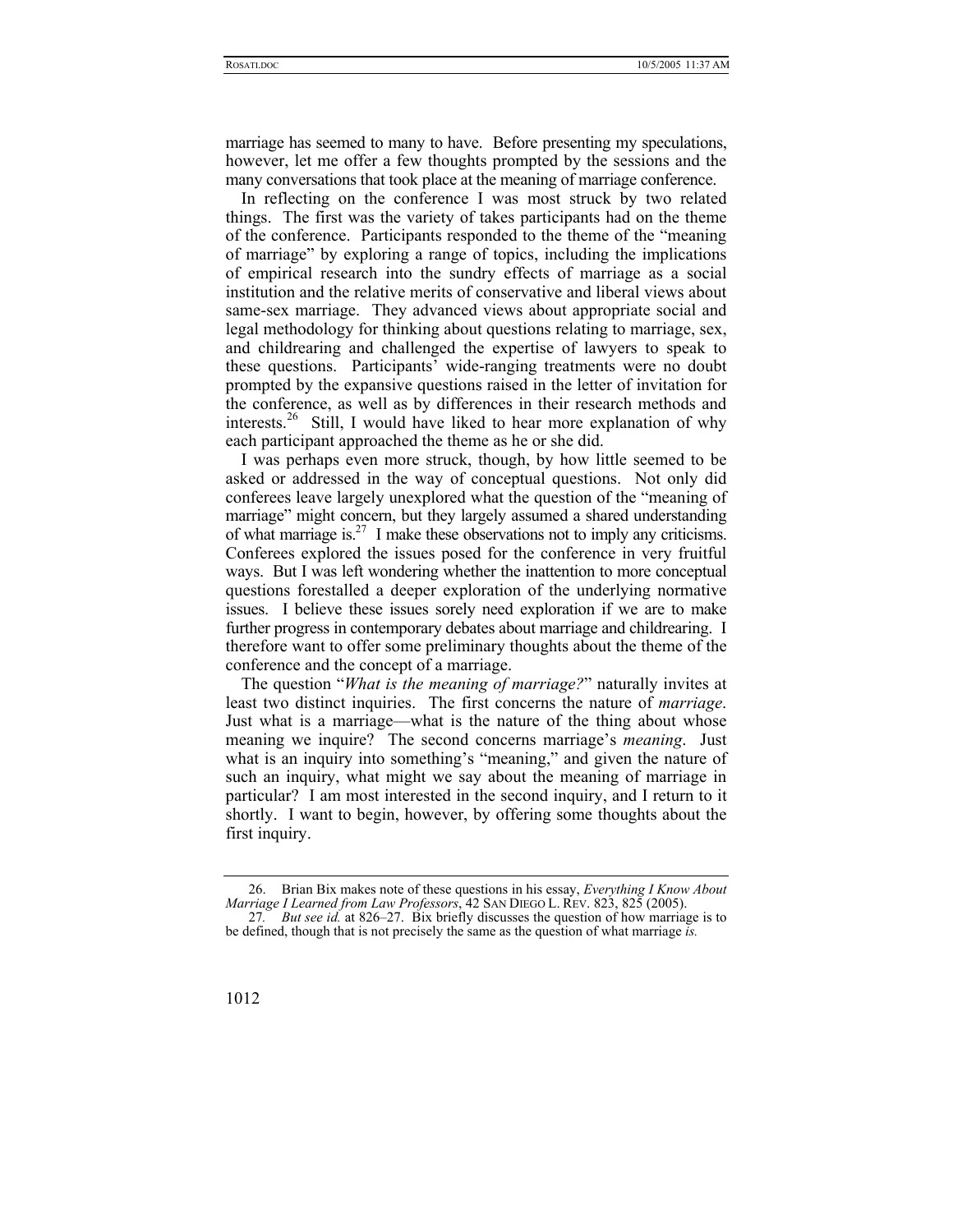It is tempting to think that it is obvious what marriage is. It is tempting to think that we possess a single, social understanding of marriage, an understanding at once transparent, widely shared, and fundamental. $^{28}$ Most participants at the conference focused on marriage as a particular social institution or, rather, as a social institution that has had a characteristic form in our culture. But in fact, inspection of our talk about marriage suggests that the term 'marriage' is used to convey a number of ideas, with varying descriptive and normative content. I want to distinguish here between three types of talk about marriage.

The first is partly descriptive and partly normative. Both Arneson and Cheshire Calhoun characterize marriage, in their respective essays, as a (socially sanctioned) union that serves a number of important purposes. Arneson talks, as we have seen, in terms of committed sexual friendships involving sexual intimacy, close friendship, and shared life projects.<sup>2</sup> Calhoun notes that marriage has long been thought of as a "multipurpose association" that is supposed to satisfy a plurality of needs—for sexual and emotional intimacy, reproduction, childrearing, and the care of adults' material needs. $30^{3}$  As both observe, there may be problems with looking to a single union as a locus for satisfying all of these needs, though as Arneson also observes, certain considerations may tend to militate in favor of arrangements roughly along the lines of traditional marriage. $31$ 

The sort of union Arneson and Calhoun depict is itself a kind of ideal. Notice, however, that as familiar as the ideal they describe is, not all talk about marriage is closely tied to the idea of a multipurpose union. Some of our talk is more purely descriptive and treats marriage merely as a legal institution that creates a binding relation between parties. More or

<span id="page-10-0"></span><sup>28.</sup> During one session at the conference, Christopher Wolfe suggested that there is such a social understanding, but for reasons that I offer herein and could only gesture toward at the time, I have doubts about this.

<span id="page-10-2"></span><span id="page-10-1"></span><sup>29.</sup> Arneson, *supra* note 1, at 983.<br>30. See Cheshire Calhoun, *Who's* 

<sup>30</sup>*. See* Cheshire Calhoun, *Who's Afraid of Polygamous Marriage?*, 42 SAN DIEGO L. REV. 1023, 1030 (2005) (citing KAREN STRUENING, NEW FAMILY VALUES: LIBERTY, EQUALITY, DIVERSITY 85 (2002)).

<span id="page-10-3"></span><sup>31.</sup> These considerations are, as Arneson expresses them, that children are generally better off when "raised under the steady supervision of a small number (larger than one) of parent or guardian individuals who have primary direct responsibility for meeting the child's needs and carry out this function without interruption until the child is grown," and that adults are generally better off if they live "with at least one other adult who is both a long-term friend and a long-term sexual partner." Arneson, *supra* note 1, at 989.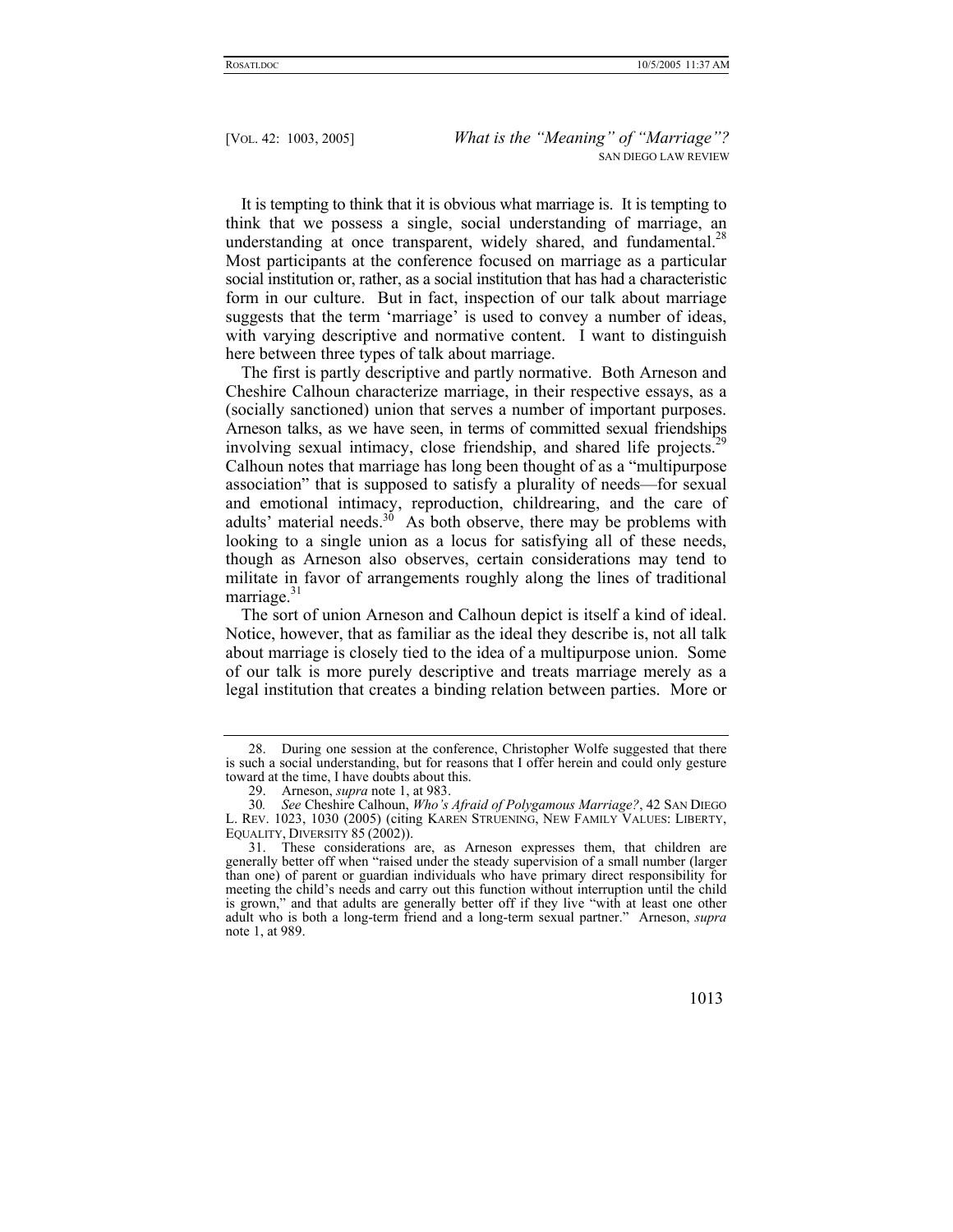less rigid social roles and expectations may accompany membership in this legal union, but they need form no essential part of it. Varying legal rules govern the relation of marriage—the terms of its membership, initiation, and dissolution—as well as the terms of ownership and control over property and authority over and access to offspring. Traditionally, marriage as a legal relation has been limited to heterosexual couples. But although, by our own tradition, only two, opposite-sex people can be married to each other at a time, nothing about marriage in the legal sense precludes a person from standing in like legal relations to more than one person at a time or to persons of the same sex. It is all a matter of the rules. Polygamy is, after all, marriage to multiple partners, and such "plural marriage," as it is sometimes called, has historically been legally sanctioned in many places. At least since the emergence of an ideal of companionate marriage, marriage is supposed to occur between persons who have fallen in love. But marriage as a legal relation need be premised on no particular feelings between the partners—a mail-order or arranged union is as good, from the legal standpoint, as a romantic union. There need be no sexual contact nor any emotional intimacy. The legal relation has generally been treated as a prelude to, and a relation entered into partly in the interest of, producing and rearing children. Nevertheless, partners can be legally married yet have no children and, indeed, be engaged in no shared undertakings whatsoever. Britney Spears was as legally married in those fleeting twenty-four hours after her first walk down the aisle as were Bob and Dolores Hope after sixty-nine years of marriage.

Rules governing the legal relation of marriage, then, may or may not limit it to heterosexual partners, to two partners, to mutually consenting adults, or to those who undertake childrearing. The law need not be bound by marriage's conceptual limits, whatever those might be, but even if it were, nothing in the very concept of marriage would seem to dictate all of our traditional limits on the form and function of marriage as a legal or social institution. Arguably it does not, for example, dictate the prevalent legal restriction of marriage to opposite-sex partners. Supporters of same-sex marriage may be criticized (wrongly) for advocating "immorality" and supporting a misguided social policy. They may also be criticized (wrongly) for embracing the supposedly undesirable and conventional social institution of marriage, which gays would allegedly do better to shun. But they cannot, I believe, plausibly be criticized for conceptual confusion.

This last observation brings us to a third kind of talk about marriage. Talk about marriage of this third kind is perhaps closely tied to talk of the first kind, but I treat it separately to emphasize a certain, quite critical point: Some of our talk about marriage is what we might call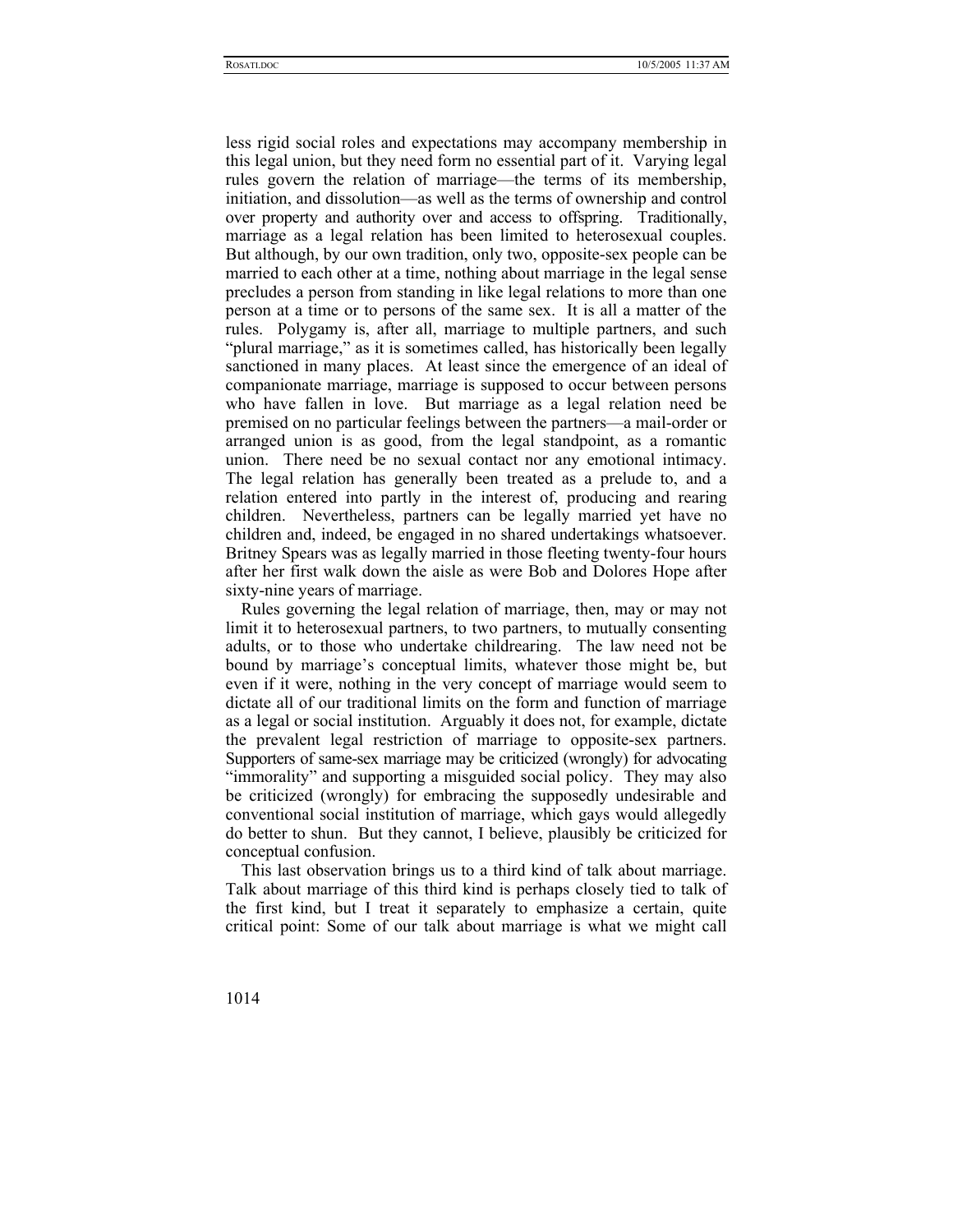*richly normative*. When I say that some of our talk is richly normative, I do not mean to suggest that it has no descriptive content. On the contrary, its normativity is strongly tied to that content. Still, central to this talk about marriage is a fundamental *moral* relation between partners. This moral relation is accompanied by a characteristic emotional bond, a being in love with rather than a merely loving. This moral relation is also accompanied by a characteristic joining of forces, a uniting for common purposes rather than for what remain purely personal endeavors. In these respects it is akin to Arneson and Calhoun's ideal of a multipurpose union. Its normatively distinguishing mark, however, is not romantic love as such, but a deep bond that is partly constituted by an abiding valuing of one another.<sup>32</sup> This bond, the care each has for the other, manifests itself in acts of caretaking, of nurturing and support. But as Stephen Darwall has recently observed in his work on welfare, in caring for another we regard him or her as *worthy* of care—as having a value that warrants our caretaking acts quite apart from the fact that we happen to care.<sup>33</sup> Such is the regard loving parents have for their children and devoted spouses for one another.

Talk about marriage in this third sense is, I suspect, what we hear when people describe a legally unmarried couple as married or a legally married couple as not having a real marriage. On this understanding, Britney Spears, despite a legally binding union, was no more married to—what was his name?—than she was to any number of men she had dated without ending the evening at the Little White Wedding Chapel on the Las Vegas Strip.<sup>34</sup> And the same-sex couple, still together after ten

<sup>34.</sup> *Blink and You Missed Spears' First Marriage*, L.A. TIMES, Jan. 5, 2004, at A11.



<span id="page-12-0"></span><sup>32.</sup> It might seem that I am confusing the love and care that exist in personal relationships for the more abstract moral love and concern we are supposed to have for all persons. The last thing I mean to suggest is that the love we feel for our partners and our valuing of them is identical in all respect to our love for and valuing of persons as such. My point is that insofar as our marital relations are moral relations, their moral character rests not in romance but in regard for the other's value. Of course, that is the same regard that, according to Kantian ethics, morality requires us to have for all persons. My second point will be precisely that this regard seems to come more easily in the context of personal relationships. Morality *requires* us to value mere others in a certain way in which we more readily value intimates. I will not try to settle whether my second point is purely empirical or at least partly conceptual. Obviously to the extent that it is empirical, it will require support that goes well beyond the mere suggestions I am able to offer here.<br>33. See STEPHE

<span id="page-12-2"></span><span id="page-12-1"></span><sup>33</sup>*. See* STEPHEN DARWALL, WELFARE AND RATIONAL CARE 8 (2002).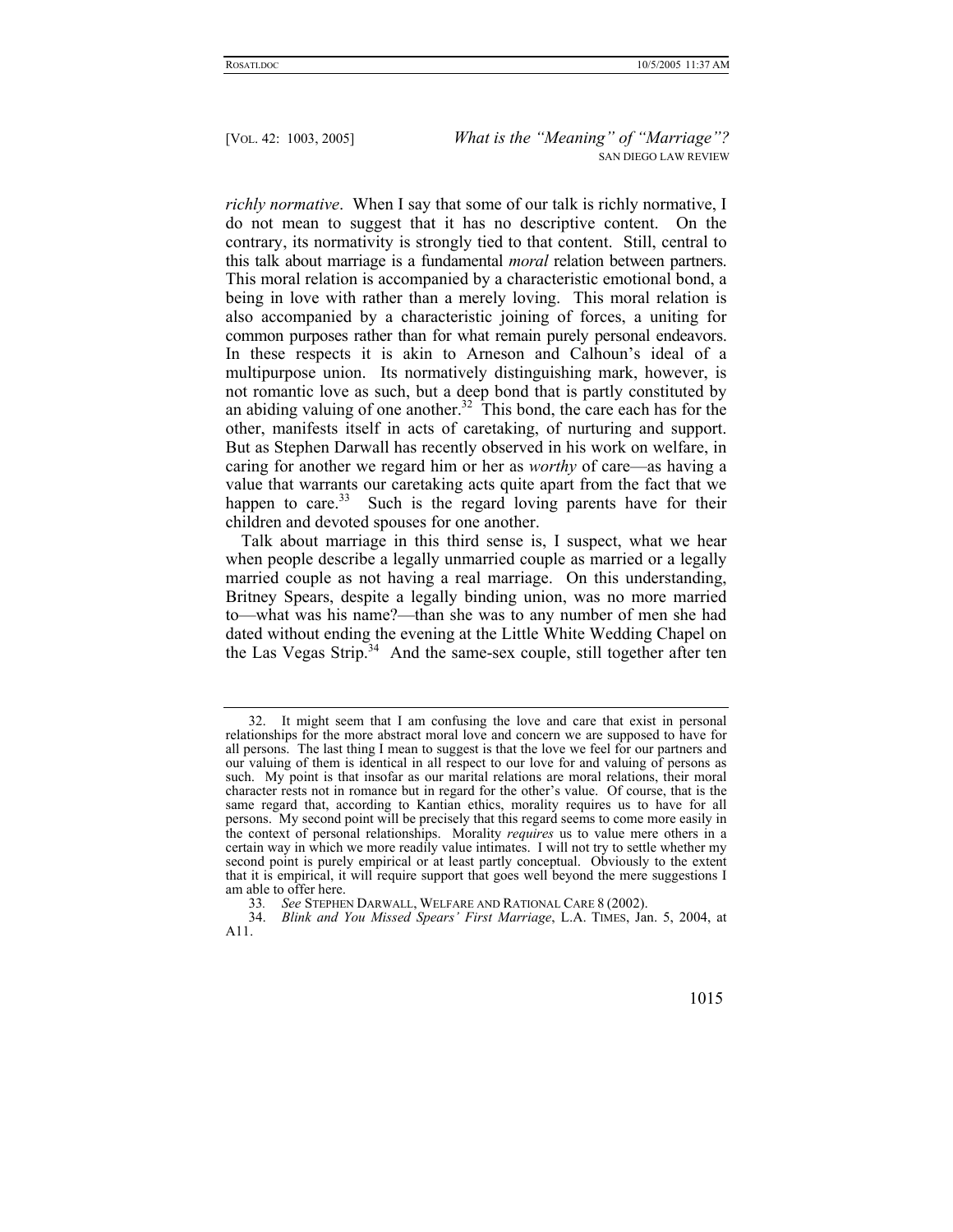years, may be as married as any like, legally married heterosexual couple, despite the fact that their relationship lacks the law's sanction.

While I have not tried to offer an analysis of the concept of marriage, I believe that insofar as there is a well-formed concept of marriage, any efforts at analysis would do best to begin with this third kind of talk. Whether or not marriage admits of conceptual or philosophical analysis, however, it is talk of marriage in this third sense that I find of greatest interest, for reasons that will become clear as my hypotheses emerge. Before spelling out the earlier promised speculations, now would be the right time to turn to our second inquiry—inquiry about the *meaning* of marriage.

Various things might be meant by an inquiry into the "meaning" of marriage. One might be inquiring, among other things, into the significance people actually attach to a certain social institution, into the real world effects and operation of that social institution, or into its complex, possibly shifting normative foundations and their bearing on appropriate state policies. Arneson, as I understand him, engages in roughly this last sort of inquiry. In one signification of the term 'meaning,' the meaning of something is its value or, more precisely, the values it serves. Arneson's approach, as we have seen, is to investigate the values the state may have a legitimate interest in promoting, values it has partly promoted through a certain social institution—traditional marriage. He then treats as separable questions whether those values are best promoted as a single bundle and whether they are best promoted through traditional marriage itself.

Arneson, as a prioritarian consequentialist, views the state's legitimate regulatory role in the areas of intimate relationships and childrearing as based on the promotion of welfare. The state has a legitimate interest in advancing the welfare of those who reside within its territory, and because people's welfare is critically affected by good childrearing and CSFs, the state may legitimately promote both. This seems right, so far as it goes, but it leaves unanswered certain fundamental theoretical questions, chief among them, why we should care about people's welfare in the first place.<sup>35</sup> Why would people's welfare make a normative claim on the state? I am inclined to answer this question along the lines suggested in recent work by a number of moral philosophers: people's welfare matters because *they* matter; their welfare makes a normative claim on us because *they* have a value for which we must

<span id="page-13-0"></span><sup>35.</sup> Arneson has indicated to me that he thinks welfare is uncontroversially normative. *See* Comments from Richard Arneson, to Connie Rosati, *supra* note 7, at 3. He may be right that welfare is normative, but Mooreans have historically disputed this. *See generally* Regan and Hurka, *supra* note 15.

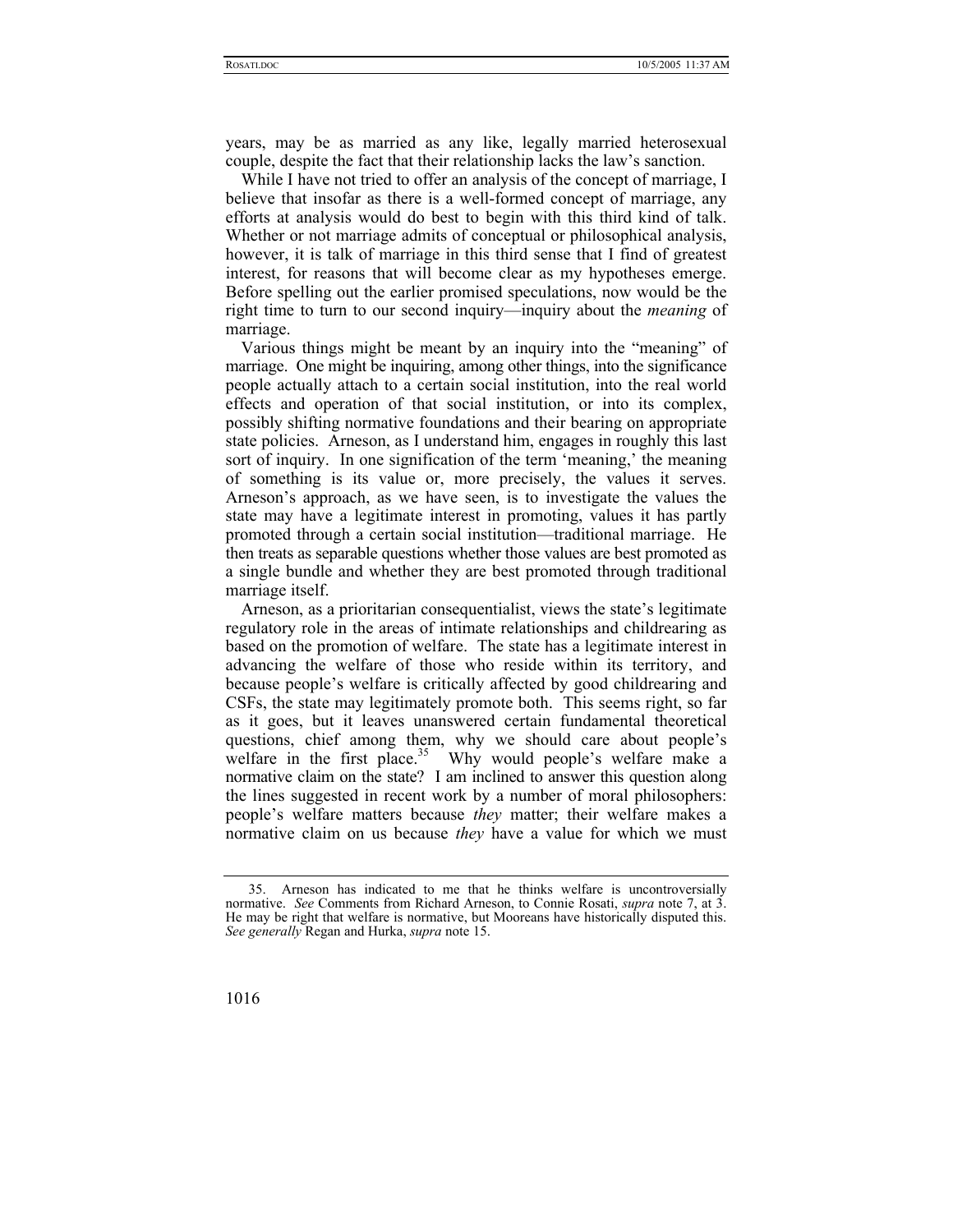have proper regard.<sup>36</sup> The idea that persons have an inherent value which both places limits on how we may act and places demands on us to act derives, of course, from the ethical theory of Immanuel Kant.<sup>37</sup> According to Kantian ethics, morality rests on the value of persons, or more precisely, on the value of rational nature, a value reflected in the various formulations of the moral law.

The speculations I want to offer have their starting point in the foregoing considerations, and they rest upon a number of assumptions. Suppose, first, that the broadly Kantian picture of ethics is correct. Suppose further that social stability and coherence fundamentally depends upon our more or less perfectly operative capacity to recognize others as having a value we may not violate. Finally, suppose that it is, ordinarily, through the emotion of love that we first come to apprehend value in another—love of the sort that we see in intimate, romantic relationships and in the relationship between parent and child.<sup>38</sup> Then we can begin to see why the state would have a special interest in fostering such relationships.

Our welfare is no doubt advanced through our involvement in intimate, romantic relationships and through good parenting; it is also advanced by broader social stability and coherence. The state has an interest in advancing our welfare because the state is both warranted in

<span id="page-14-2"></span><sup>38.</sup> Whether social stability and coherence indeed depends on our capacity to see others as valuable seems to me to be an empirical matter. Whether we first come to apprehend the value of another through the emotion of love, may be a purely empirical matter, or it may be at least partly conceptual. *See supra* note 31. My supposition that it is through love that we first come to apprehend value in another should not be confused with the idea that love just *is* an apprehension of value in another. For defense of a view roughly along those lines which links love to Kantian ethics, see J. David Velleman, *Love as a Moral Emotion*, 109 ETHICS 338 (1999). But if something like the latter view were correct, then the link between love and apprehension of value would indeed be partly conceptual. For an exploration of how good parenting involves appreciation of the value of a child, see Connie S. Rosati, Autonomy and Personal Good: Lessons from Frankenstein's Monster 25–26 (2004) (unpublished manuscript, on file with the *San Diego Law Review*); Connie S. Rosati, *Preference-Formation and Personal Good*, PHILOSOPHY (forthcoming 2006) (on file with *San Diego Law Review*).



<span id="page-14-0"></span><sup>36</sup>*. See, e.g.*, ELIZABETH ANDERSON, VALUE IN ETHICS AND ECONOMICS 91–92 (1993); DARWALL, *supra* note 33, at 8; J. David Velleman, *A Right of Self-Termination?*, 109 ETHICS 606, 610–13 (1999).

<span id="page-14-1"></span><sup>37</sup>*. See* Donald H. Regan, *The Value of Rational Nature*, 112 ETHICS 267 (2002). For a reply to Regan, see David Sussman, *The Authority of Humanity*, 113 ETHICS 350 (2003). *See generally* IMMANUEL KANT, FOUNDATIONS OF THE METAPHYSICS OF MORALS (Lewis White Beck trans., Robert Paul Wolff ed., Bobbs-Merrill Co. 1969) (1785). Philosophers have, of course, challenged the idea that persons of rational nature have inherent value.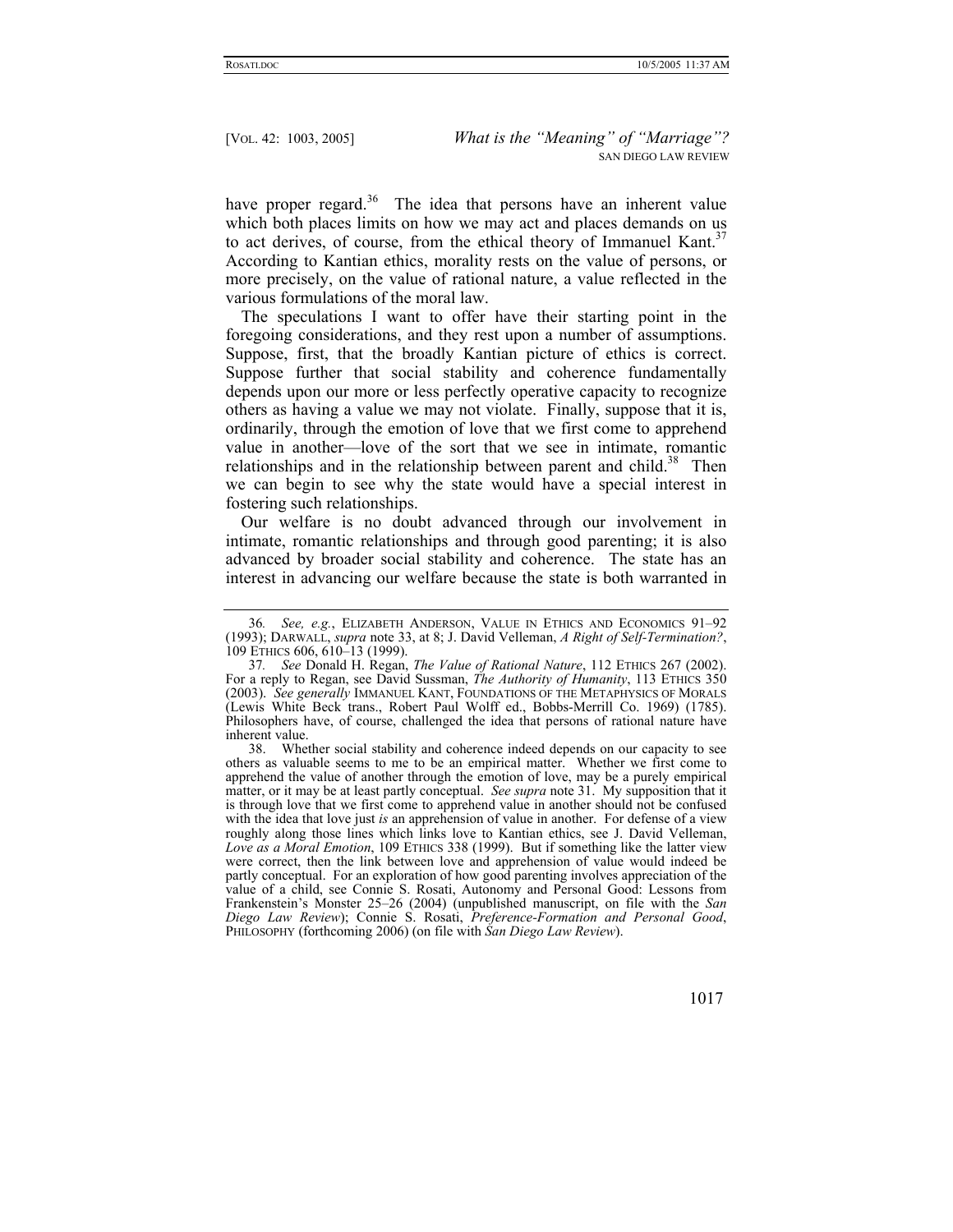having and obligated to have a proper regard for our value. The state advances our welfare and exhibits proper regard for our value not only by acting in ways that are consonant with our value; it also does so by doing what it can to promote the conditions that make for social stability. These will be conditions in which we come to have a proper regard for the value of one another, or in which we at least come to act in accordance with a proper regard for the value of one another. Insofar as our capacity to appreciate the value of others becomes active in our most personal of relationships, the state has a special interest in protecting and supporting these relationships.

The legal relation of marriage has been one vehicle by which the state protects and supports these relationships, and inchoate recognition of this fact seems to lie behind the third kind of talk about marriage—the talk that treats marriage as a fundamental moral relation. But it is "genuine" marriage with its abiding, valuing of another that the state has a fundamental interest in advancing and securing, rather than traditional marriage per se. What the legal relation of marriage must look like in order for the state to advance genuine marriage is a complex question. It may well be that the law will have to treat marriage as something at least roughly along the lines of traditional marriage. For instance, it may have to treat marriage as a relation limited to two adults. Whatever the correct answer to this question may be, recognizing marriage as a legal relation will remain a quite imperfect means of advancing genuine marriage. Recognition of the legal relation will secure protections and benefits for relationships that fall far short of the ideal—that show contempt rather than consideration for the value of another. But apart from setting higher bars to entry or exit, something along the lines of traditional marriage may be the best the state can do without intolerable intrusion into the private sphere that would do more to hinder than foster our appreciation of one another.

The foregoing considerations raise various puzzles, of course, which I merely mention here. One puzzle concerns why, and the extent to which, our capacity to appreciate the value of another becomes active within these close interpersonal relationships. It would be good to have a more complete account of the normative, psychological, and evolutionary bases for this, though no doubt, some of the requisite materials for providing it already exist. A second puzzle concerns how and why our ability to appreciate the value of the ones we love would have any tendency to generalize in ways that make possible not a mere social life but a recognizably *moral* social life. One possibility might be that the value one sees in the individual one loves is a value the beloved shares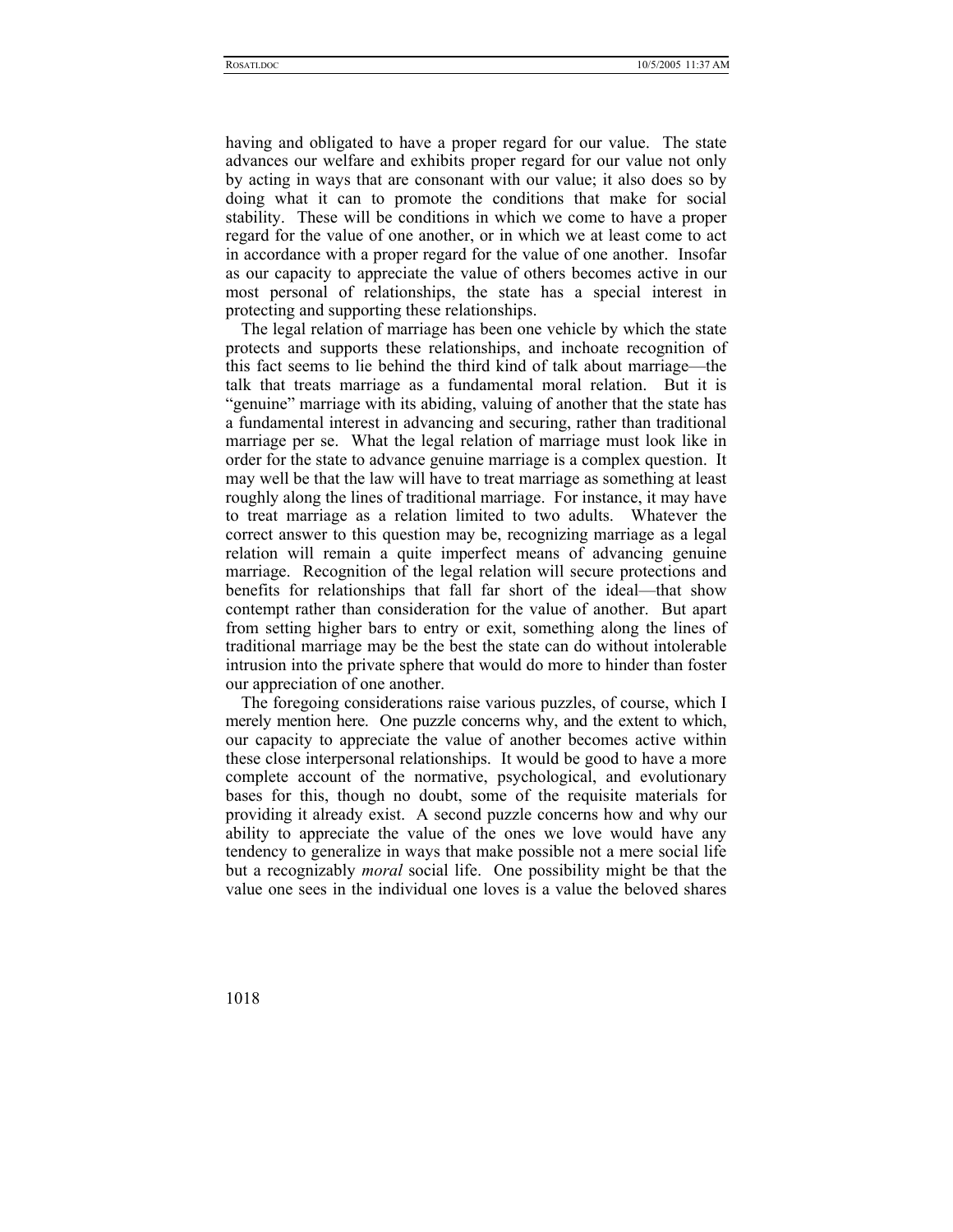in common with others. $39$  That is to say, the very thing one apprehends in apprehending her value is something that she has, not due to her merit or her idiosyncratic features; rather, it is something she simply *has*, a value that inheres in her as in all others. To apprehend her value is, at the same time, to apprehend the value of persons. Another possibility might be that the value one sees in the individual one loves generalizes via the operation of reason: One apprehends the inherent value of another, a value she simply has, and one sees as well that no reason can be given why that individual has inherent value, while others lack it. Whatever explanation we might ultimately offer, a final puzzle will concern why and how our capacity to apprehend the value of another can fail to become activated or to generalize appropriately.<sup>[40](#page-16-1)</sup>

Again, I simply mention these as problems that remain to be explored. The point I want to make for present purposes is that the foregoing considerations, with suitable development, will go as far as we can go, I believe, toward vindicating the conservative emphasis on the primacy of marriage and the family. And such considerations will do much to vindicate that primacy, for they make sense of how marriage and family could indeed be so fundamental to society. I suggested earlier that there is an ideal or value closely related to the ideal of traditional marriage that we ought to embrace and that would ground what many have seen to be the fundamental importance of marriage. Let me now state that earlier claim a bit more precisely. The value that underlies the importance of marriage and family, I have been suggesting, is the value of persons, and the ideal related to that of traditional marriage is an ideal of appropriate and abiding valuing of another. Insofar as the framework I have been sketching is correct, the foundations of moral life and the basis for social cohesion are to be found in intimate romantic and familial relationships, for it is in the context of these relationships that the ideal can get a hold on us. Insofar as love brings us to appreciate another's value and insofar as appreciation of our value grounds morality and has stabilizing effects, it is in the context of our loving relations that moral and social life finds its roots. Yet if the foregoing considerations provide support for conservative emphasis on the importance of marriage and family, they also provide the normative

<sup>40.</sup> Obviously, each of these possible explanations stands in need of a great deal of development and defense. I take no position here as to which, if either, we ought to adopt.



<span id="page-16-1"></span><span id="page-16-0"></span><sup>39</sup>*. See* Velleman, *supra* note 38, at 366.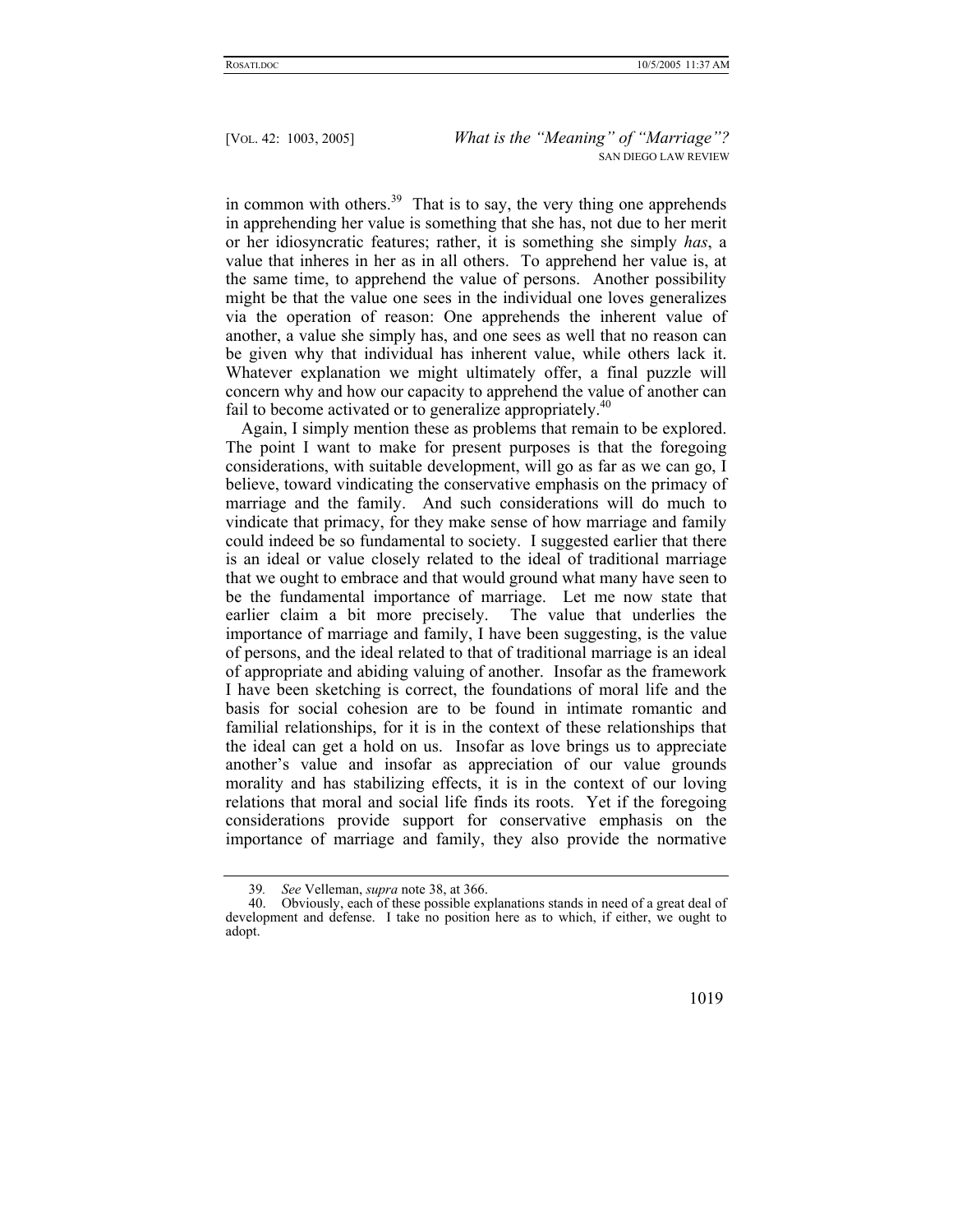basis for rejecting many conservative ideas about the form each must properly take. In particular, we cannot plausibly deny that same-sex partners experience genuine love for one another or an appreciation for the value of each other. And it is just this genuine love and appreciation which we should seek to foster. To the extent that extending the legal relation of marriage to homosexuals helps to encourage regard for the value of another, much as it does in opposite-sex marriage, the state has compelling reasons to extend the boundaries of the legal relation of marriage to encompass same-sex unions.

### III. CONCLUSION

In offering the foregoing speculations, my aim has not been to try to settle the question of what framework we ought to adopt for assessing state policies regarding private relationships and childrearing. It has merely been to set out an alternative to Arneson's framework in an effort to articulate what I worry the latter framework may lead us to miss. And that is not simply, as my brief remarks at the conference misleadingly suggested, a distinct normative role for ideals or values not reducible to welfare. Rather, it is the role of a *particular* value that is not reducible to welfare because it grounds welfare's normativity.<sup>41</sup> I can imagine, given his reply to my remarks at the conference, how Arneson might respond. He might say, to repeat those remarks, that the extent to which our preferred frameworks are really in tension will depend on the conception of welfare the consequentialist adopts, and with this I agree. In fact, the conception of welfare or personal good I favor itself reduces the tension, because it sees goodness for a person as partly constituted by the tendency of a thing to support a person's sense of her own value.<sup>42</sup> Still, the extent of the tension does not depend solely on what conception of welfare we adopt. If Kantian ethics is right, it resides in the very structure of value, or as Kant might have put it, in the relation between conditioned and unconditioned value.<sup>43</sup>

Complex theoretical questions remain, of course. On the one side, it remains to be settled whether a consequentialism that deserves the name

<span id="page-17-0"></span><sup>41.</sup> We can now see why the problem is not that the emphasis on welfare is somehow crass, as Arneson's reply to my conference comments suggested. It is that the emphasis misleads in certain ways.

<span id="page-17-1"></span><sup>42</sup>*. See* Connie S. Rosati, *Personal Good*, *in* METAETHICS AFTER MOORE (Mark Timmons & Terry Horgan eds., forthcoming 2005) (manuscript at 17, on file with the *San Diego Law Review*).

<span id="page-17-2"></span><sup>43.</sup> Arneson's written comments suggest even more complex theoretical replies, which challenge the Kantian picture of the structure of value. For a hint of how these replies might go, see *supra* notes 35 & 44. Here, of course, is the beginning of a very long debate.